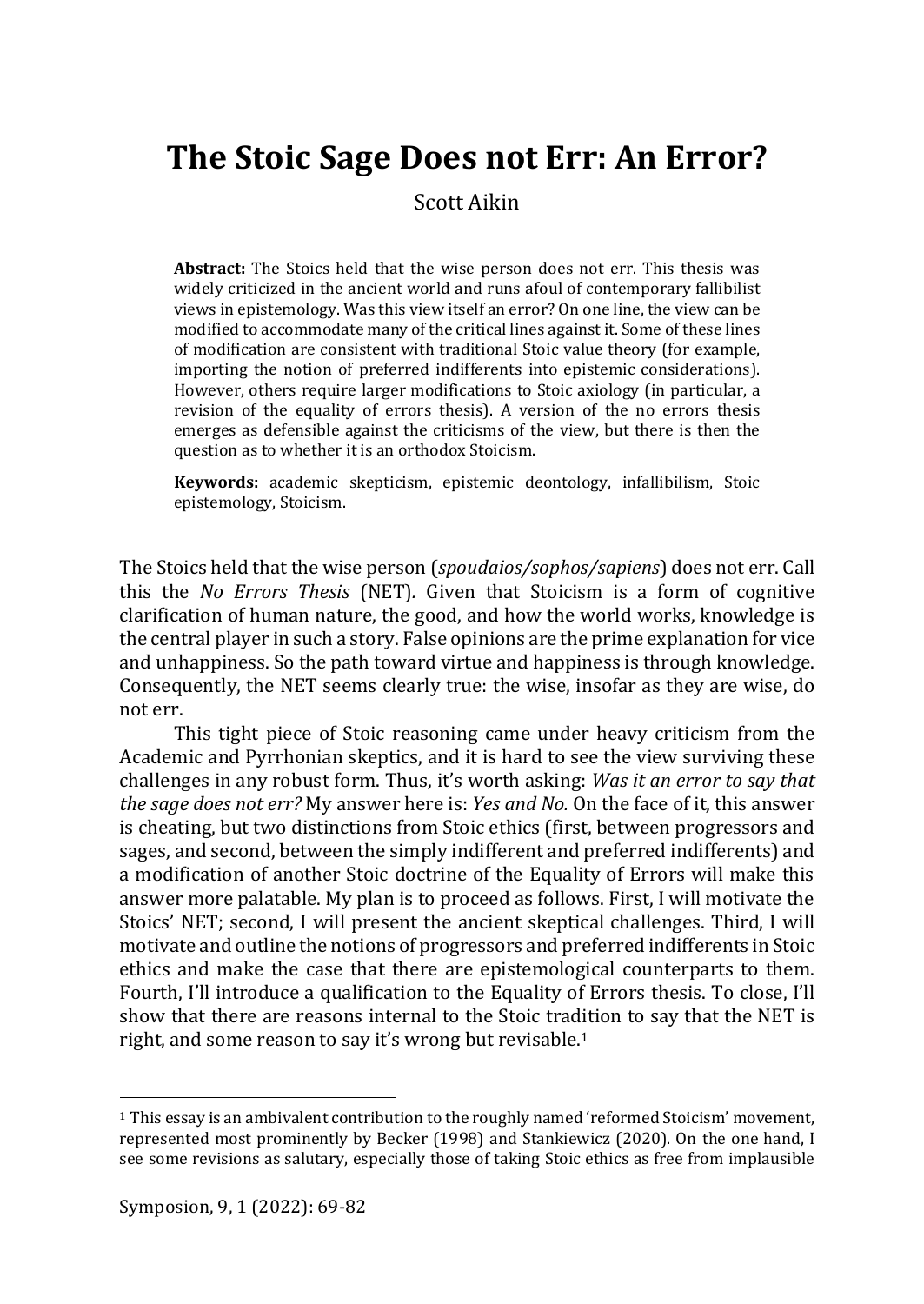# **1. Casting the NET**

That the wise person does not err was a Stoic commonplace. Sextus Empiricus quotes one of Zeno of Citium's theological arguments:

One may reasonably honor the gods; but those who are non-existent one may not reasonably honor; therefore, gods exist. (M 9.133)

The implicit premise here is that reasonable commitment is never in error – so, if one reasonably honors the gods, they must exist. Stobaeus directly reports:

[The Stoics] say that the wise person (*ton sophon*) never makes a false supposition. (*Ecl*. 2.111.18)

Diogenes Laertius explicitly attributes the NET to the Stoics:

[The Stoics] say that the wise person (*ton sophon*) will never form mere opinions, that is to say, he will never give assent to anything that is false. (DL 7.121)

Cicero, in setting the stage for the skeptical problem of the criterion, characterizes the Stoics as committed to the NET:

Nothing is further from the picture we have of the seriousness of the wise person than error. (*Acad*. 2.66)

And Epictetus connects the NET to his project of self-perfection:

Make beautiful your moral purpose, eradicate worthless and false opinions. (*Dis*. 3.1.43)

For Epictetus the consequences are clear: one must assent to the true and reject the false and suspend judgment with the uncertain – breaking this rule threatens one's wisdom (*Dis*. 1.28.2; 1.7.5).

There are two convergent Stoic arguments for the NET: from the ethics of assent and the other from moral cognitivism. The argument from the ethics of assent is that it is a misuse of the direction of the mind to assent to what is false – reason demands that we assent only to what is true. This is why Diogenes Laertius reports that Zeno held the wise person is the 'true dialectician,' who can discern the true from the false (DL 7.83). And Stobaeus reports that the Stoics held that hasty assent risks error and is a trait of the "incautious and base man and are not attributes of the man of ability who is perfect and virtuous." (*Anth.* 2.111.18) In short, we have an intellectual duty to avoid false commitment, so the wise suspend judgment with impressions that are not clearly true.

The argument from moral cognitivism runs that the source of moral error is cognitive error. We are virtuous only if our commitments about our actions are held rationally and are true. So the chief matter in becoming good person is to master the principles of judgment. Diogenes Laertius reports:

Stoic metaphysics. I am inclined less to think that Stoic epistemology and ethics are easily separable, and many of the arguments here depend on their deep ties.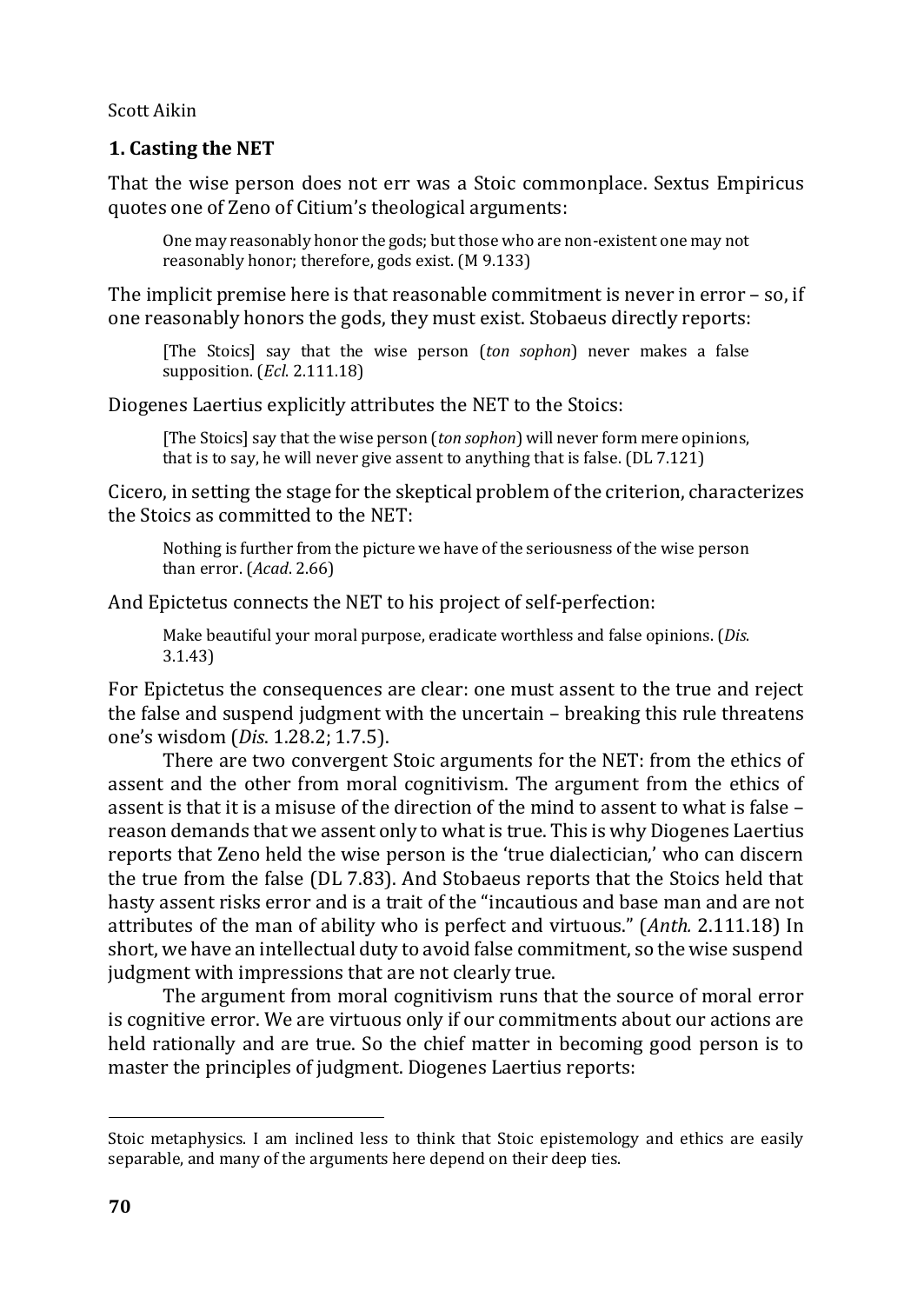Hasty judgment in assertions have an impact on events, so that those who are not well-exercised in handling presentations turn to unruliness and aimlessness. (DL 7.48)

In turn, passions of grief, despair, and anger are 'irrational mental contractions' that impel unacceptable action (DL 7.111). Epictetus reasons:

[T]he function of the good and excellent man is to deal with his impressions in accordance with nature. Now, just as it is the nature of every soul to assent to the true, dissent from the false, and to withhold judgment in a matter of uncertainty, so it is its nature to be moved by desire toward the good, with an aversion toward the evil, and feel neutral about what is neither. (*Dis.* 3.3.2)

And Seneca outlines the connection between correct judgment and living properly: "Virtue is nothing else but right reason," (*Ep.* 66.33) and the corollary that vice and misery are a consequence of error (*Ep.* 78.14). <sup>2</sup> The lesson of Stoic ethical cognitivism is that, since ethical success is predicated on cognitive success, the truly virtuous by necessity assent only to the true.

The convergence of the arguments from ethics of assent and moral cognitivism yields a clear motive for the Stoic NET. In this context, it is useful to place the NET among the famous Stoic paradoxes as another item of Stoic contemplation and revelation. That is, the familiar paradoxes, such as that only the wise person is rich, happy, or a real friend, or that virtue is sufficient for happiness, are all stark statements of Stoic value theory. One holds them and thinks them through as a Stoic cognitive exercise of clarity. One rekindles the dogmata in considering and understanding them.<sup>3</sup> The NET is another of the Stoic paradoxes.

## **2. Kataleptic Impressions and Skeptical Critique**

The Stoics were committed to the NET. How, then, did they think they could pursue this end of making no errors? The answer was to propose a criterion of truth, that of *kataleptic impressions.* Of our impressions, some are true and some false. Of those that are true, there is a subset that are of a special epistemic quality. Diogenes Laertius reports the Stoics' account of them as follows:

The presentation meant is that which comes from a real object, agrees with that object, and has been stamped, imprinted, and pressed seal-fashion on the soul, as would not be the case if it came from an unreal object. (DL 7.51)

<sup>2</sup> For accounts of Stoic moral cognitivism, see Long (2004), Brennan (2005), Stephens (2007 and 2020), Irvine (2019), MacGillivray (2020), and Klein (2020). Sellars (2006) complicates this picture, as he holds that there is a parallel tradition of *training* necessary for the full development of the Stoic virtues. But even with this addition, right reason is still necessary. <sup>3</sup> See Seneca's *De Providentia* 4.6 and Epictetus's *Enchiridion* 52 for examples of other under-

appreciated paradoxa, such as that the wise surpass the gods in achieving wisdom and that philosophical progress has its own self-undercutting problems. I spend some time on them in my 2017 and 2020a. See Holowchak (2008) for the case that the paradoxa are central features of the Stoic tradition.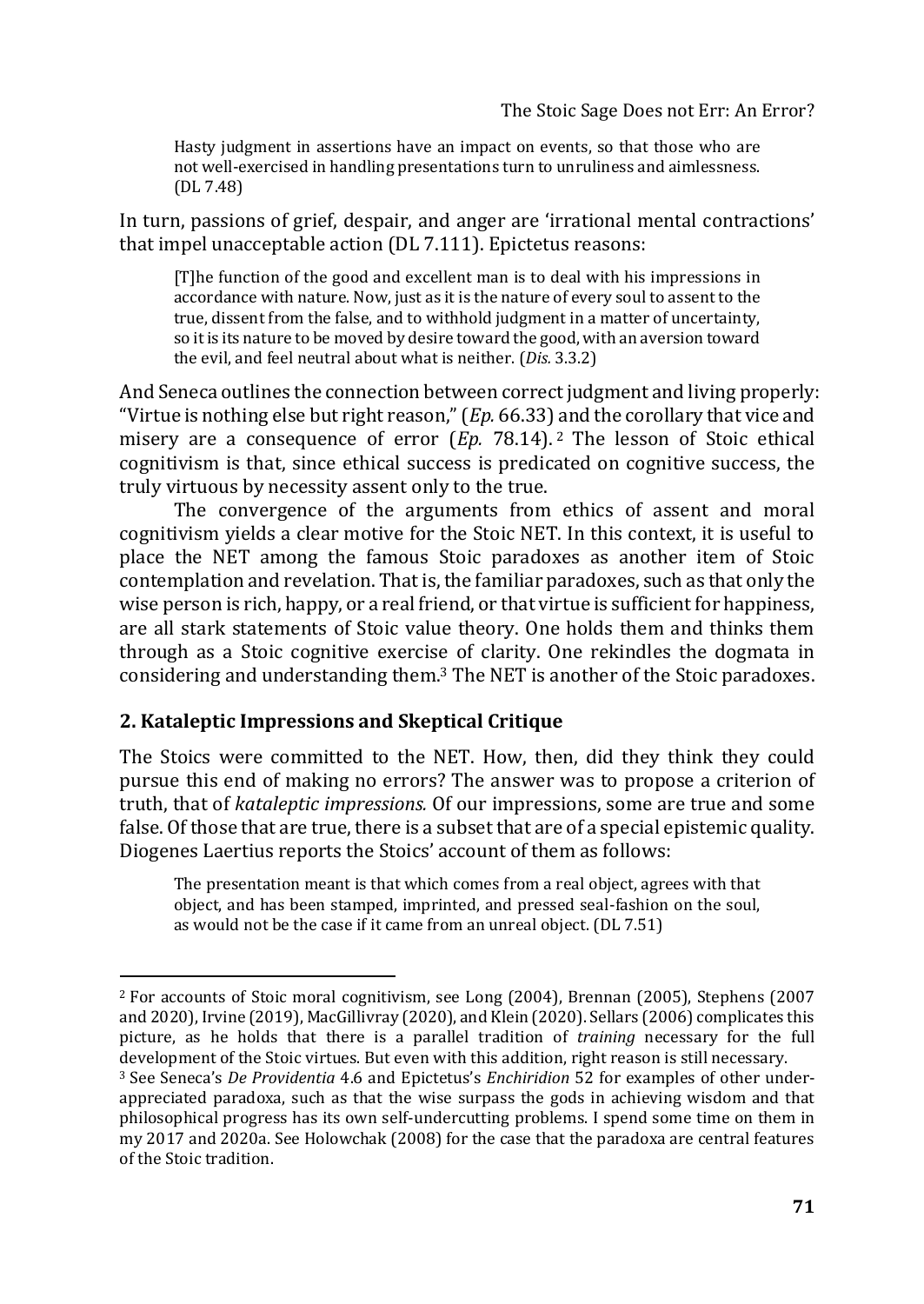Kataleptic impressions, then, have four defining characteristics:

(i) They are caused by existing things.

(ii) They accurately represent their source objects.

- (iii) They are impressions stamped on minds.
- (iv) They are such that they could not have come from what does not exist.

Conditions (i) and (ii) make it so that kataleptic impressions are true of what they are of and from. Condition (iii) makes it so that they are accessible to the minds of inquirers, and (iv) provides their *infallibility.* It is the modal element of this condition (iv) that, on the one hand, provides the tools for the sure criterion of truth for the wise. But, on the other hand, it makes the notion of kataleptic impressions open to skeptical challenge.

How kataleptic impressions provide the tools living up to the NET is not difficult to see: the wise assent only to kataleptic impressions. This guarantees that they will never have false opinions, and what commitments they have will be true. Moreover, not only will they be true, but they, given the modal requirement of kataleptic impressions in (iv) above, they *cannot* be false. And once one has aggregated a number of kataleptically-grounded commitments, an architecture of knowledge may be erected on that foundation.

It was at this foundation that skeptical critique chipped. The challenge was simply the question: *are there ever impressions that cannot be wrong*? Recall that requirement (iv) of kataleptic impressions is a modal requirement – that it is *not possible* that they could come from what they are not of. But it seems that *any*  impression has that possibility. Think of your best friend, Greg. If Greg had an identical twin, Frank, it would be impossible for you tell them apart. No impression you have of Greg can be kataleptic. So, all it takes is for it to be possible for Greg to have a twin for your impressions of him not to be kataleptic. This is true for any object of your attention – think of a possible but practically indistinguishable other object, and you have a reason to hold that condition (iv) does not obtain for your impressions.<sup>4</sup> Further, gods can trick or manipulate us and our experiences, as Hera does Herakles, tricking him into attacking his own children (*Acad.* 2.89 and Sextus's M 7.405). So long as any of those possibilities obtain for our impressions, it seems that condition (iv) does not obtain for them. So they cannot be *kataleptic.* But since it's clear that these are possibilities for all our impressions, none can be *kataleptic.*

The Stoic ancient answer was to meet the skeptical challenge head-on and argue that there, in fact, *are* kataleptic impressions. Parents of twins can tell them apart, and many can, with training, acquire very sensitive capacities with

<sup>4</sup> This was the line of argument from the Academy in Cicero's *Academica* 2.56 and from the Pyrrhonists in Sextus Empricus's *Against the Logicians* M 7.409. For accounts of the dialectic between Stoic epistemology and the skeptics, see the following: Frede (1983), Reed (2002), Hankinson (2003), Hensley (2020), and Aikin (2020b).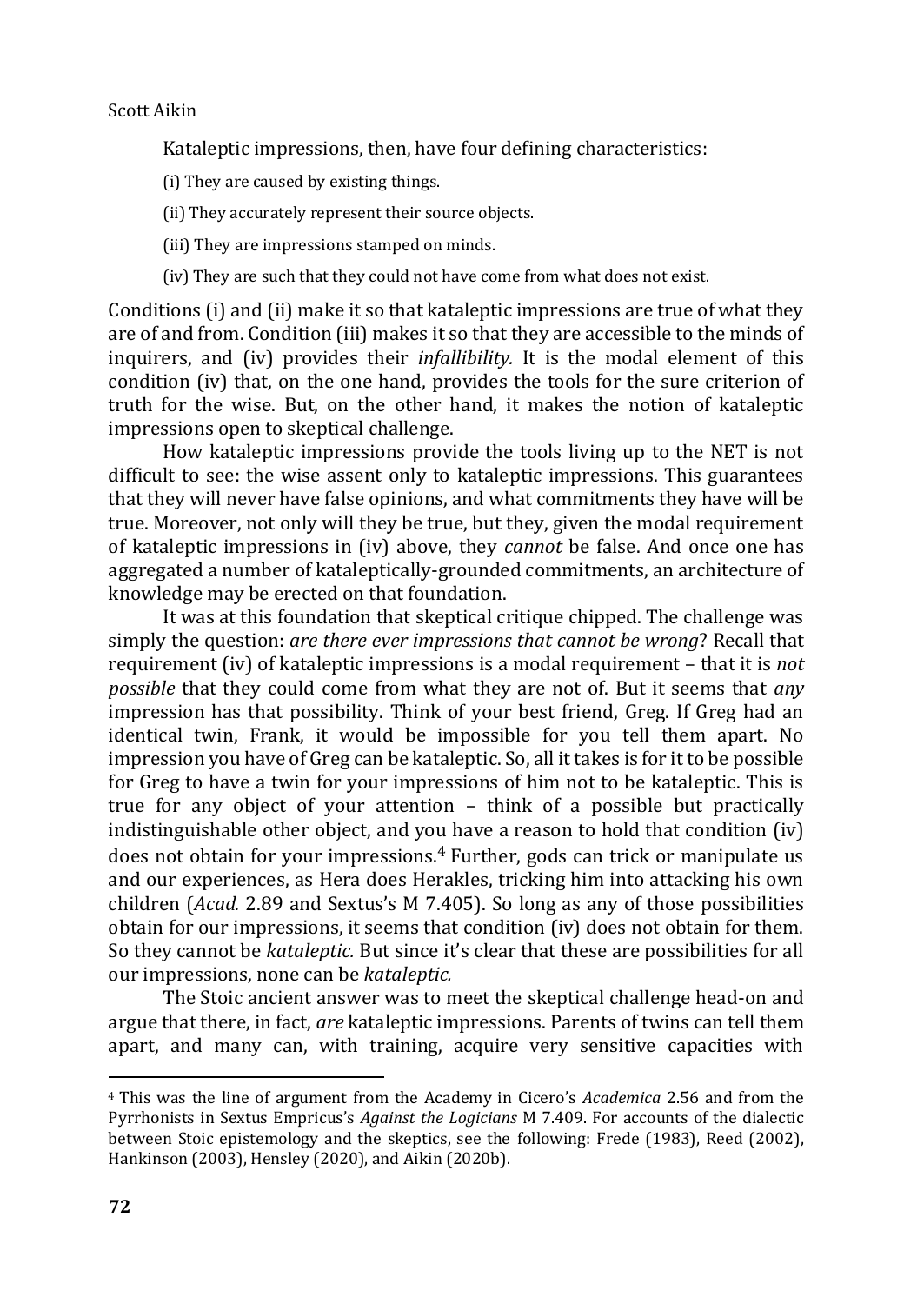complicated phenomena. All one needs is time and patience, and the capacity to identify kataleptic impressions is within our reach. And we, with a life of experiences, can build a system of kataleptic impressions to yield something like wisdom. This was the ambitious epistemological program proposed by Antiochus of Ascalon, and Cicero outlines it in his *Academica*. The near universal response to Antiochus was that the program was not within the power of any human to achieve with the breadth of items that are needed for wisdom. In short, such a foundation can be built, but it is unlikely to be broad enough to build much upon.

The second ancient reaction to the challenge was a mixed Academic-Stoic tradition, one that maintained that the wise do not err, *but they do so by not assenting to anything.* Cicero attributes it to the Academic Arcesilaus after his conversations with Zeno:

[H]e thought that we shouldn't assert or affirm anything, or approve it with assent: we should always curb our rashness and restrain ourselves from any slip. But he considered it particularly rash to approve anything false or unknown, because nothing was more shameful than for one's assent or approval to outrun knowledge or apprehension. (*Acad.* 1.44)

In essence, Cicero argues that a philosopher, in taking the Stoic's principles to heart, *can* maintain the NET – but *by becoming a skeptic.*5Of course, this view saves the Stoic NET, but it does so by jettisoning the rest of Stoicism, since the NET was supposed to be something that ensured what survived its critical scrutiny would be worth living by, and this was supposed to be the Stoic *dogmata*. The problem, as Saint Augustine of Hippo observed in his *Contra Academicos*, is that if wisdom is now simply not making errors by not assenting to anything, it is not so much the kind of wisdom we'd sought in the first place (CA 3.4.80).

The result, as revealed by the ancient controversies, is that Stoicism's No Errors thesis and the epistemology it necessitated was not only under significant scrutiny, but it was considered, perhaps, an error itself. Cicero, himself, expresses deep sympathy with the Stoic philosophical program and he integrates its insights about ethics and metaphysics in his own thought. But he decides he cannot be a Stoic, because the demands of certainty necessitated by the Stoa are not ones he thinks he can achieve (*Academica* 2.66; *De Officiis* 1.2.6; *De Natura Deorum* 3.95). At this stage, it appears that Stoicism's NET is an error. However, I think there is a path forward for saving a qualified version of NET with two concepts from Stoic value theory, those of *preferred indifferents* and *progressors,* and by modifying the Stoic paradox of the Equality of all Errors.

## **3. Progressors and Preferred Indifferents**

Stoicism is thick with stark contrasts. Two of regular vexation are (a) the paradox that there are only two kinds of people, the wise and the mad (Cicero, *Paradoxa* 

<sup>5</sup> Harald Thorsrud (2009) has argued that the best approach to interpreting Academic skeptical arguments is as posed internal to the Stoic program.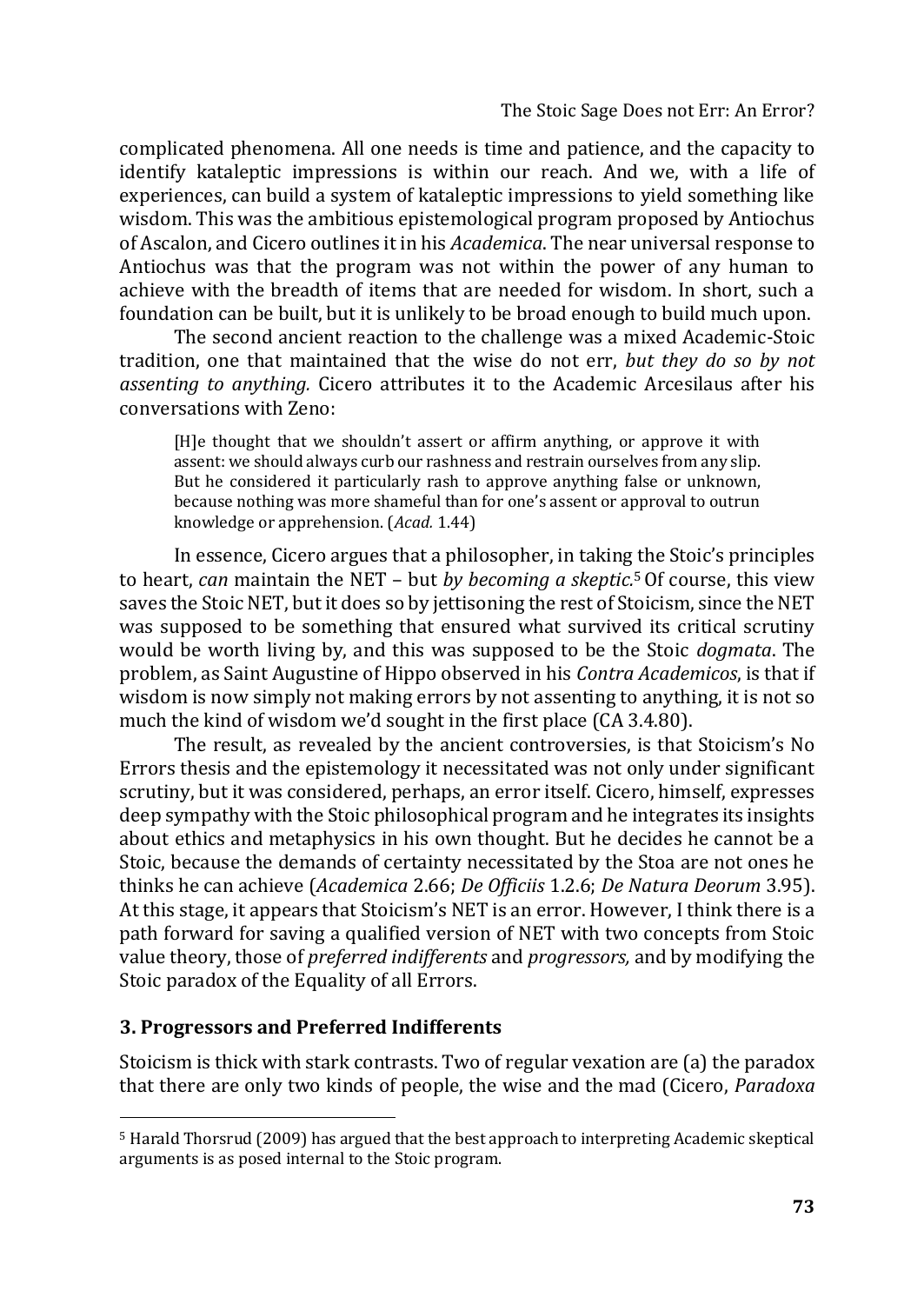*Stoicorum* 77), and (b) the fundamental divide between what is up to us and what is not, the former being the things of moral importance, and the latter being things of moral indifference (exemplary for this distinction is Epictetus's *Enchiridion* 1). The problem for Stoics was that these stark divisions were perhaps *too stark*. Surely of those who are not wise, some are doing better than others. The Stoic analogy is that those who are not wise are like those drowning – they are under the water's surface, and so whether it is one inch or a mile, they cannot breathe. The reply is that though they are all under the metaphorical water's surface, there are those who are swimming toward the surface instead of sinking deeper. Call them *progressors*. They are not wise, but they are taking steps to correct their foolishness.

Of the things not up to us, the indifferents, there are many things that can help us do our duties more effectively than others. Health, for example, allows one to be attentive and active, whereas illness prevents that. Wealth, too, provides one with opportunities to provide for those who are dependents; whereas poverty prevents that. Though these things should be, overall, items of our moral indifference, it is appropriate to prefer one to another, given the role they play in a life of active virtue. So, there are *preferred indifferents*.

Stoicism's stark contrasts yield reason to propose these nuanced third categories that allow for some flexibility and movement to the Stoic program. And so, Epictetus' *Enchiridion* is written not for sages, but for those 'making progress.' (*Ench.* 13) And it directs these progressors in planning and managing matters in their lives to "make use of impulse and its contrary, rejection, though with reservation, lightly, and without straining." (*Ench.* 2) Epictetus's audience is that of fallible, unwise folk who strive to improve. And so, too, Seneca writes to Lucilius, an Epicurean-curious friend, in need of reminders to do better (*Ep*. 2.6). The result is that Stoicism offers concepts for the non-ideal practitioner, but those concepts surveyed arise purely within the domain of ethics. I propose there are analogous notions on the epistemic side.

# **4. Truth and Epistemic Duty**

Diogenes Laertius reports that Sphaerus of Bosporus travelled to Alexandria to visit King Ptolemy. Ptolemy was aware of the No Errors thesis and Sphaerus confirmed that the wise assent to no false propositions. Ptolemy put him to the test – he had *wax pomegranates* brought to the table. Sphaerus reached out to take one, and Ptolemy cried out, "You have given your assent to a presentation that is false!" Sphaerus replied:

I assented not to the proposition that they were pomegranates, but to another, that there are good grounds for thinking them to be pomegranates. Certainty of presentation and reasonable probability are two totally different things. (DL 7.177)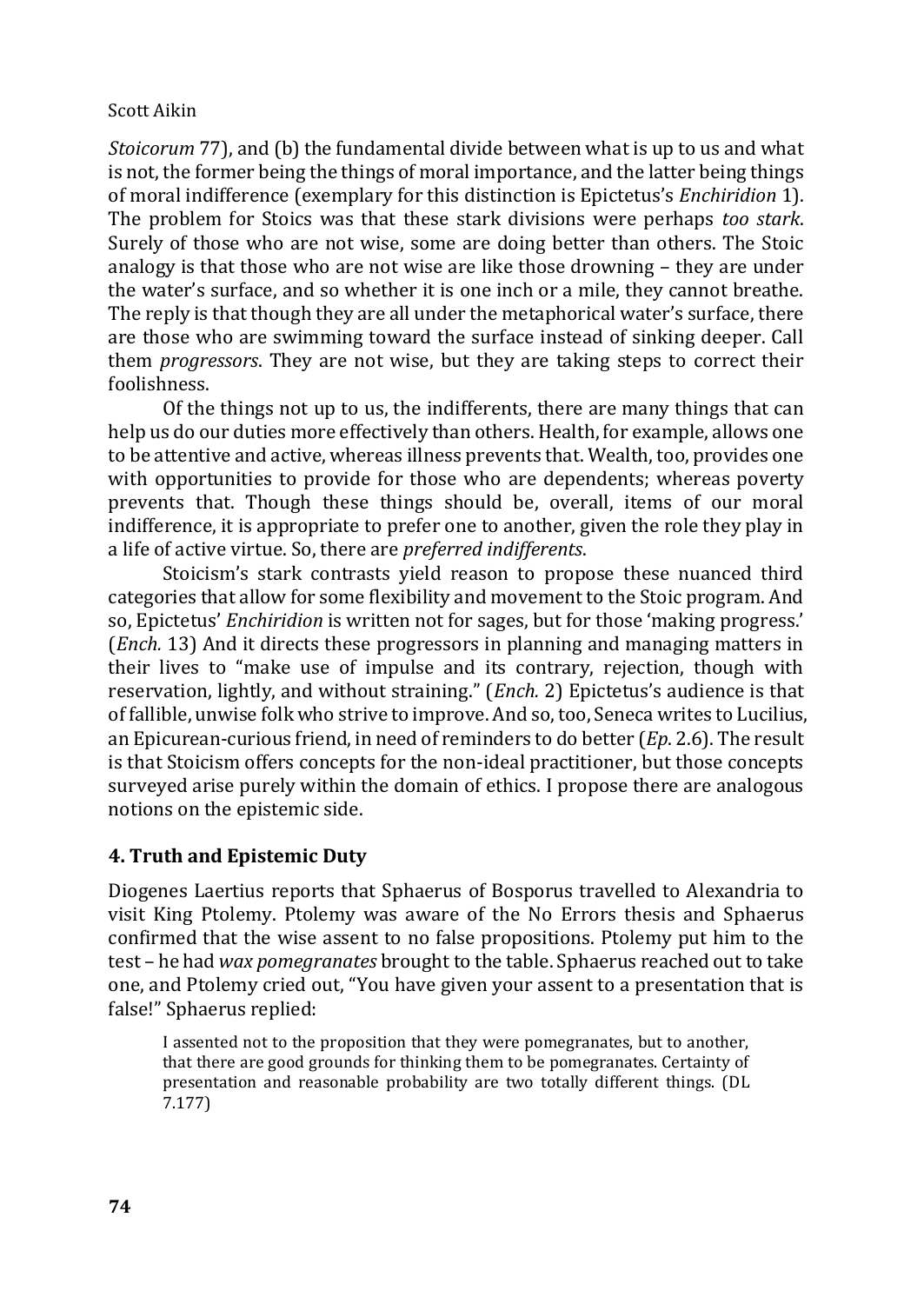Notice that the case has exactly the same form as the indiscernibility problems posed by the Academics – that the impression is (practically) indistinguishable between true and false instances. One option for Sphaerus could have been to reply:

You got me, King Ptolmey. But this isn't proof that the wise do not err, only proof *that I'm not wise*. I am only a progressor, and I make lots of errors. I'm working on it, so thanks for the reminder. In fact, it shows that a wiser version of me – one who is *really wise* – doesn't err, right?

That would be doubling down on the aspirationalist line with the NET. But Sphaerus didn't say that, but rather introduces a *third class* of presentations, the reasonable. The difference is between (a) a certain presentation and commitment *that these are pomegranates* and (b) a presentation that makes it so that one can hold *that it's reasonable that these are pomegranates.* Assenting to (b) still allows Sphaerus to act and reach out. And further, Sphaerus discovers that the initial impression was false, and it is by way of other, coordinating, impressions. Ptolemy points and laughs, the pomegranate is waxy and does not smell sweet. Sphaerus learned something in the process and came to see that they were not pomegranates, but carved wax.

There is an epistemic intermediate for the ethical intermediate of those making progress, that of assenting to what is *reasonable* and being open to correction in the process. And with this, there are two goods we discover in the process. There, first, is the good of achieving the truth over time – Sphaerus makes his correction *because of his fallible assent and his actions.* Only because he had the initial false impression and assented to what it reasonably supported and then discovered that the impression was false did he correct it and then ascertain the truth. And, second, there is the good even in the initial assent – he nevertheless assented to something *reasonable*. The wax fruit *looked like pomegranates,* so he assented to it being reasonable that they are *pomegranates*, not that they were apples or books. The impression was enough for that purpose, but not for the purpose of excluding carefully carved wax. The same might be said for many other skeptically indiscernible cases; and so, the impression of your best friend Greg approaching may not be sufficient to distinguish him from his (possible) twin, Frank. But it is enough to distinguish him from your worst enemy, a bus, or a pile of leaves. That's not nothing.

Let us return to the moral concepts to make this case clearer. Consider a Stoic exemplar, Cato the Younger. His army was defeated in battle twice – once at Pharsalus, then later at Utica. In both instances, he pursued his Stoic civic duty of defending the Republic. Though he failed to win the battles, he nevertheless succeeded. The ends of Cato's actions were to preserve the Republic and also to do his duty in pursuing that goal. He can be thwarted in the first. Julius Caesar and his legions saw to that. In the second, as Seneca puts it: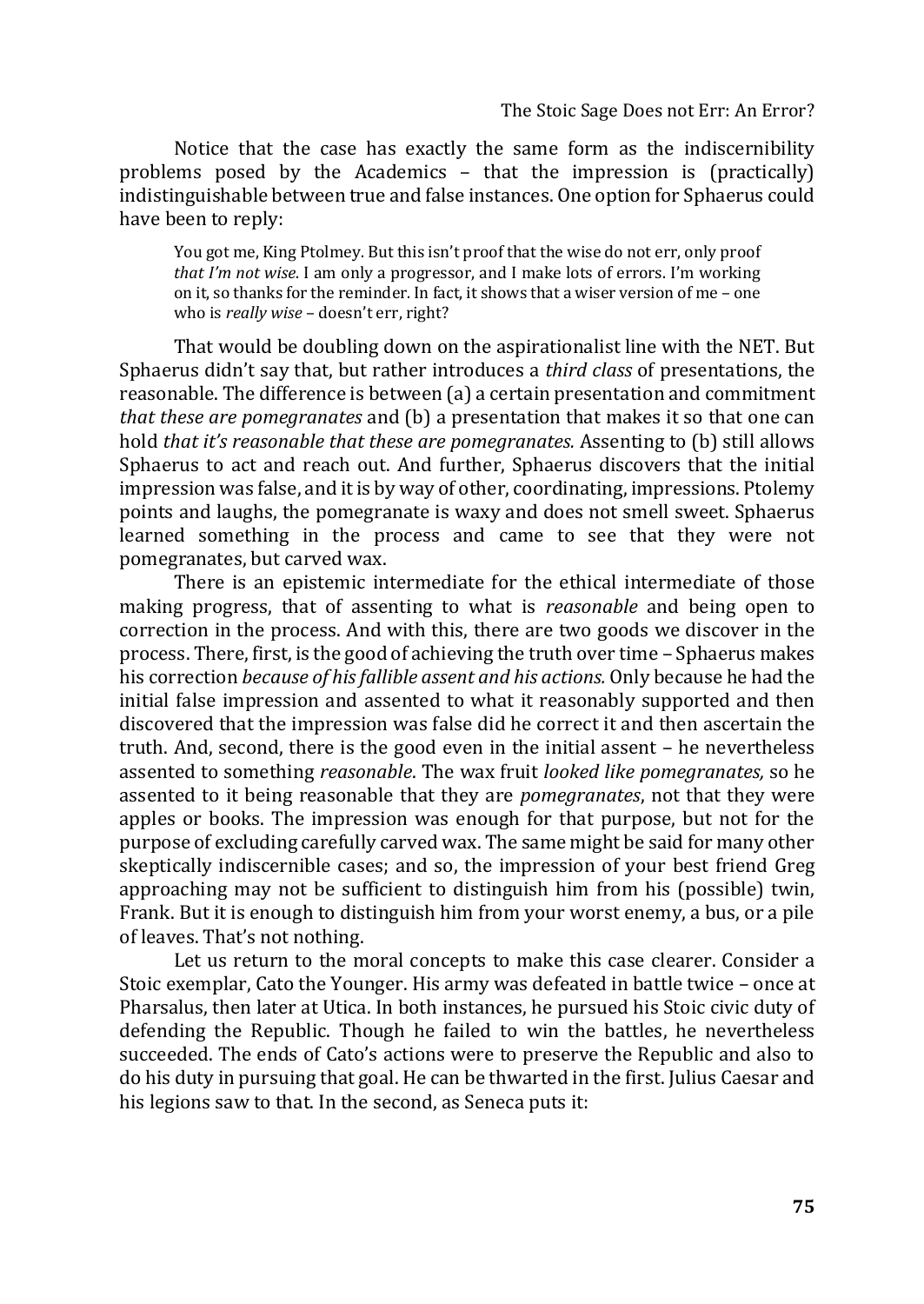Cato could not be defeated though his party met defeat; was not this goodness of his equal to that which would have been his if he had returned victorious to his native land and arranged a peace? (*Ep.* 71.8)

Winning the battles, a successful defense of the Republic, those for Cato were *preferred indifferents*. Doing his duty to the state and to those around him, those were the things within Cato's powers, and those are the things that we praise Cato for. He cannot be thwarted in his performance of those duties by others or by fate. Even if he loses those battles.

Returning to Sphaerus, an analogous line can be taken. It is Sphaerus's activity that is within his own control, and he pursues the end of truth by way of reasonable paths to it. Those paths can be thwarted – just as Cato's were thwarted by Caesar and his legions, Sphaerus's path to truth was thwarted by Ptolemy and his carved wax.

Sarah Wright has recently proposed a form of Stoic fallibilism based on the thought that we can think, in these cases, that 'truth is a preferred indifferent.' (2012, 123) Stoic ethics is a deontological attitude that holds that the moral good is solely in the duty done, not in the consequences. So, too, Stoic epistemology may be supplemented with this thought, that there is one epistemic duty under one's control, but one cannot control those outcomes of whether one has the truth or not. And so, we may give credit for doing one's epistemic best, even when one's results are false beliefs. Wright asks us to consider an analogy with archery, a *stochastic* practice with two constituent goods, a *telos* and a *skopos.* The *telos* of archery is developing the skills of expert archers; the *skopos* of archery is that of hitting the target. Notice that these ends are not identical, as expert archers may miss (due to, for example, a gust of wind or a broken arrow) and non-expert archers may hit the target by luck. The *skopos* in these enterprises, Wright notes, is beyond the full control of the practitioner, but the *telos* is entirely within their control (2013, 270). Credit is a matter of identifying the skill in the act – identifying a shot as *lucky* is a way of saying that it was successful, but not crediting the agent with success.<sup>6</sup> The result, as Wright sees it, is that a properly Stoic epistemology is one wherein "we limit our evaluations to the epistemic act itself, and not include the outcome or success of that act." (2013, 273)

Returning to the Sphaerus case, we may ask: *is being fooled by wax fruit enough to show that Sphaerus is not wise?* Was it, properly considered, *an error*? We are now in a position to appreciate the insight of Sphaerus's reply, one that does not concede he is not wise but of invoking the reasonability of his judgment. Wright's take on this is that we can see how there is not a problem with the sage being fooled, as it can be addressed with a fallibilist Stoic epistemology (2012,

<sup>6</sup> It should be noted that achieving the skill of a practice and achieving the objectives of the practice are not identical, they are nevertheless internally related. It is hard to think of an agent having developed a high degree of skill at a practice who has a poor record of successes. Expert archers usually hit their targets. See Christiana Olfert's (2020) overview of the later Hellenistic controversies over the connection between trying one's best and success.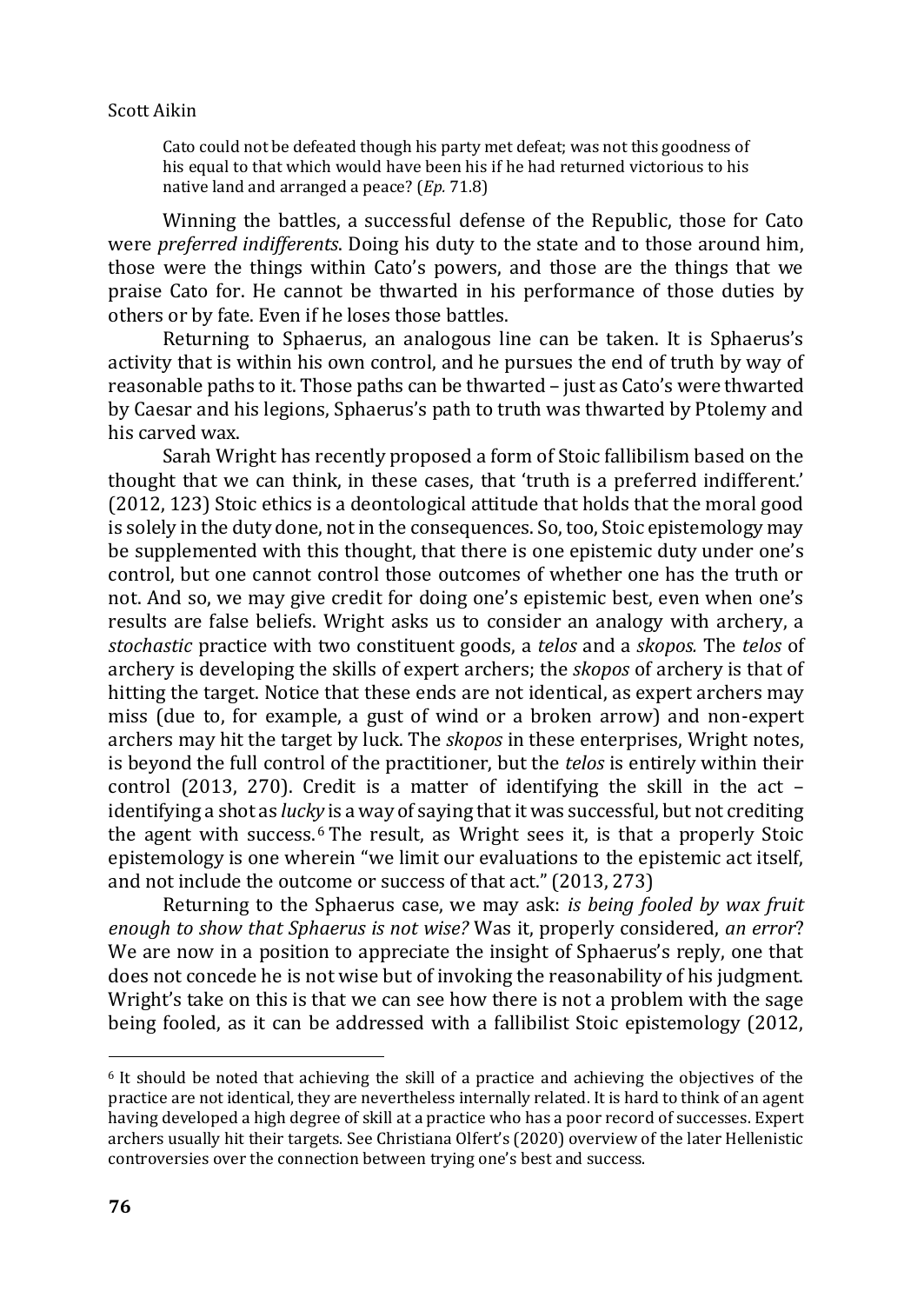116). The result, then, is that, given this revision, the Stoics have a way of keeping the NET, but what is necessary is clarity on what the errors are and are not.

## **5. Qualifying the No Errors Thesis**

A qualified version of the NET can be developed from this critical and reconstructive line of argument. However, it will require some other revisions, but they are tolerable within a broader qualified Stoic program. Let's start with an axiological principle in need of revision. I will then turn to the qualified No Errors thesis.

One of the curious theses of Stoic value theory is the famous paradox that all sins are equal. Call this the *Equality of Error* thesis (hereafter, EET). Diogenes Laertius reports Chrysippus reasoning that just as one truth is not *more true* than another or one falsehood *more false* than another, no virtue is better than another and no sin is any worse than another (DL 7.120). And again, just as sticks are straight or not – there are no degrees of justice or injustice, virtue or vice (DL 7.127). Cicero reports this as the third of the *Paradoxa Stoicorum* – that all transgressions are equal (20). And so, on the EET, any error is enough to stain one's character. Given this thesis and ethical cognitivism, we can see a direct line to the No Errors thesis about the wise. From a perspective internal to the Stoic system, they are identical.

Marcus Aurelius is an outlier on the EET. He approvingly notes that the Aristotelian Theophrastus held that moral errors committed out of pursuit of pleasure are worse than those done out of anger or pain, "as the angry man is more like a victim […] the other man rushes into wrongdoing on his own." (M 2.10) There is an appreciable *magnitude* of error – that some are worse than others. One's spouse arrives home late. This can provoke an unpleasant tone of voice and curtness on their arrival or throwing all their belongings into the yard. One's impatience with a student's selfishness can be in the form of delaying an email reply or simply failing the student in the course. None of these reactions would be virtuous by Stoic lights, but it seems right that some slips are more momentous than others. For sure, *all cases of hitting the mark are alike, but it does not follow that all cases of missing it are alike.* In archery, there are cases of the bullseye and then there is what's not, but surely misses that are only an inch off are different from those over the target and into the woods or, more egregiously, into one's foot. Some misses are just worse than others, as some moral errors are worse.

Wright's proposal, on the cognitive level, is that there is a difference between *being fooled* and *being befooled*. Sphaerus was *fooled*, as he was given what was otherwise good sensory evidence, but he got a false commitment on its basis. He followed what was reasonable, as he had no antecedent reasons to doubt his inference from this appearance. To be *befooled,* however, is to exhibit a kind of credulity or willful refusal to follow one's evidence. Wright's example is from the tale of "How Boots Befooled the King." Boots convinces the king's counselor that he has a bag of wisdom. If the counselor were to climb into the bag, he would be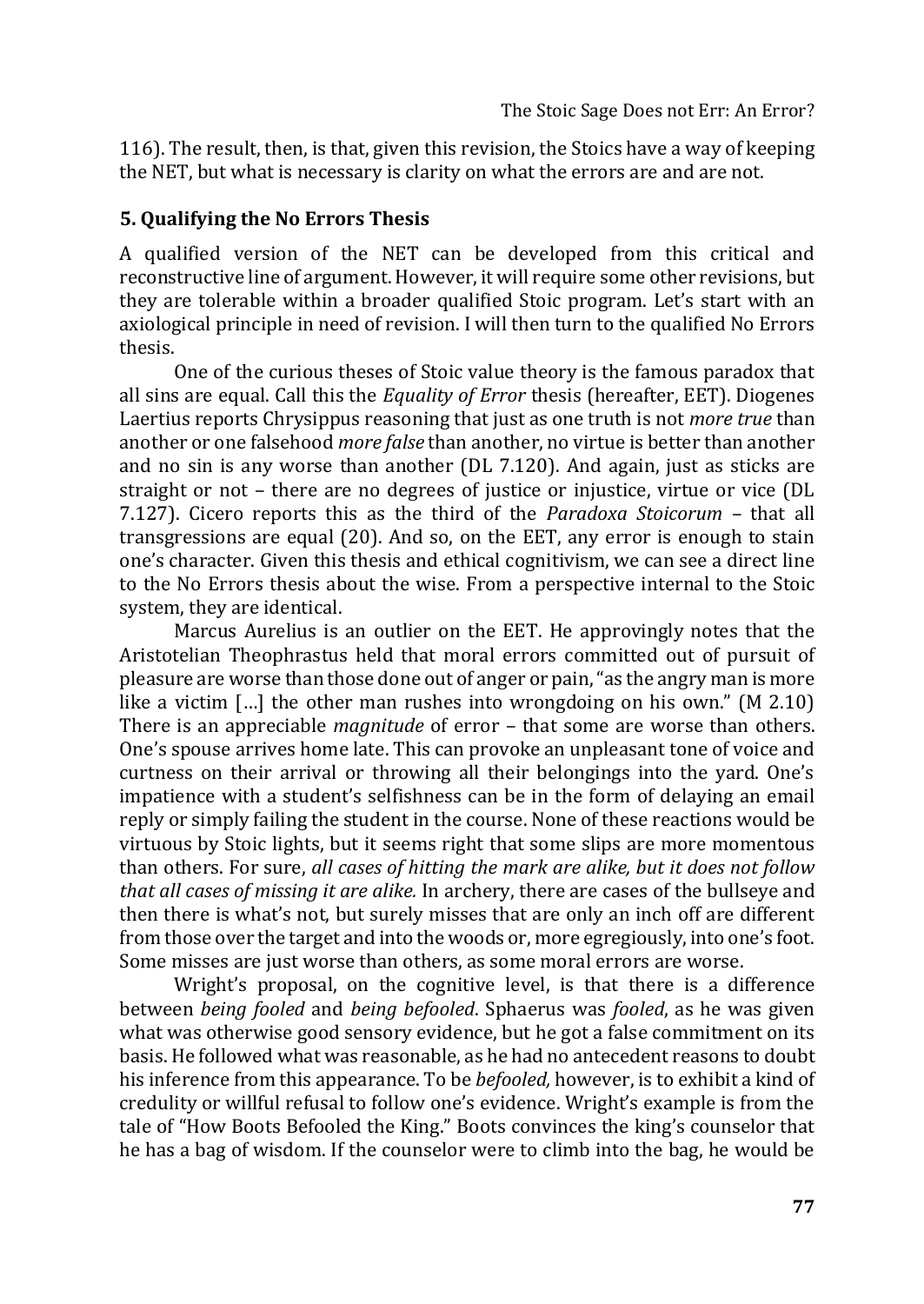granted boundless knowledge. What an amazing offer! The counsel promptly climbs in, and Boots wraps him up. And thereby, he did not simply *fool* the counsel, but he *befooled* him. He revealed that the counsel was "lacking a kind of basic understanding of the world that one ought to have, given one's experiences." (2012, 114) Climbing into a bag will not confer wisdom, and to believe that one could gain wisdom by climbing into a bag is an indicator that one is not wise. So, it's clear that there are errors that indicate that one is not wise.

The relevant contrast is the following: assuming that there are errors of different magnitude, that between *being fooled* and *being befooled,* it is possible to *be fooled* without jeopardizing one's wisdom. Consider the following. Imagine a practical joke on Socrates with one of his friends dressing up as Xanthippe, wig and all, to tell him that he needs to come home for dinner amidst an involved philosophical conversation. If he mistakes the imposter for his wife, this would not make him unwise. We might imagine, similarly, Cato surveying his formidable army before the battle of Pharsalus and expecting that he will win the day. Though he was wrong, he was not foolish in thinking so, and we would not think that his false belief undoes his wisdom. And then there is being befooled, which might take the form of Socrates believing that he would be able to hop into Crito's wagon and steal away from Athens before his execution and be able to practice philosophy as he had before. Or we can imagine Cato believing that if he prayed hard enough and did the right sacrifices, Aeneas, Romulus, and a host of Rome's honored fallen warriors would rise from their graves, join his army at Pharsalus, defeat Caesar, and save the Republic. Such lunacy would obliterate any pretense of wisdom by demonstrating a fundamental failure to grasp how the world works.

This distinction between being fooled and being befooled seems intuitive enough. However, there is a more significant issue to be addressed here: the fooled/befooled distinction bears on empirical and contingent facts, not on principles of how one ought to live. So, for sure, there are errors, and some empirical errors are worse than others to the point where they impugn one's status as wise, but it seems possible for one to have all the facts of the world right but still be unwise. One can err about the norms.

Imagine the following. Just before the battle of Pharsalus, Cato sees that the Republican cause is lost. To save his skin, he turns his sword on the others opposing Caesar. He's right *on the facts about the winning side*, but he's wrong about loyalty and the political principles at stake. Socrates can see that the vote at his trial will go against him, so he asks his rich friends to bribe the jury and to poison his accusers the night before the big day. Seneca sees correctly that Nero will never be virtuous, and he knows that his virtue will irritate the emperor. So he renounces philosophy and becomes Nero's favorite *bon vivant* and yes-man. Here, errors are not so much failings to understand the world and how it works, but perhaps arise from understanding all too well how the world works. They are rather errors that impugn the wisdom and virtue of these (counter-factual) characters. So, orthogonal to Wright's distinction between *being fooled* and *being*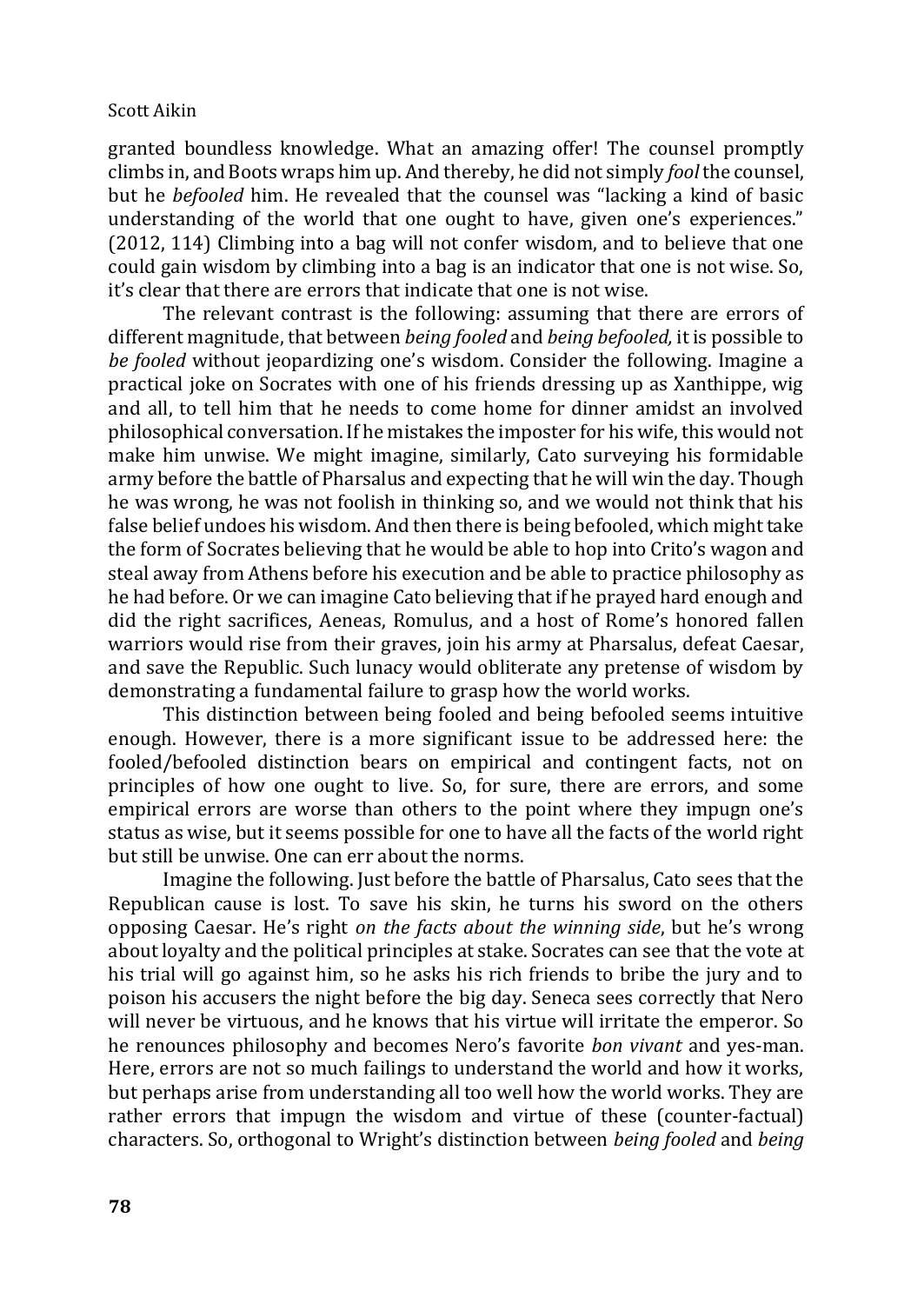*befooled*, there are errors of moral judgment that are *of magnitude* and ones that are not.

Errors of moral magnitude are those that are serious breaches of moral norms. Those not of magnitude have negligible moral consequence. Consider the failure to express gratitude. Such a failure is arguably a moral error, but what makes it arguable is the magnitude of the error. It is certainly an error, but it is a *slight* error, one easily forgivable. Alternately, consider the error of not keeping one's word when others depend on one's fidelity. This is certainly a moral error, and it is one we might hold is central to our social natures. Finally, consider the error of not caring when an error has been correctly pointed out, a kind of *metaerror.* Perhaps, returning to the failure to express gratitude – there would be an added error, and one of magnitude, if the person who failed to express gratitude, upon being presented with the fact of that error, said they did not care. It seems that taking steps to redress and repair the error is a constitutive moral requirement – to fail that repair would not only be an error, but it is one that reveals a deeper flaw of character. And so, consider Cato, now after the Battle of Utica. He asks a colleague to bring his sword so that he may do his bloody duty. The colleague brings the sword, but Cato fails to thank him, perhaps because he is steeling himself for the deed to come. This seems an error, but one that we can say does not mar Cato's status as wise. Further, if the error were brought to his attention, Cato may pause to call the colleague back to properly thank him.

The NET can now be re-cast with these two distinctions. The wise do not err in the sense that their errors (a) do not result from significant failures to understand the world on the evidence they have, and (b) are not moral errors of magnitude. The wise can err if those errors are those arising from misleading empirical evidence or are errors of minor moral magnitude. And so, a person would fail to be wise if she were to harbor baseless assumptions about government cabals or if she were to be in error that she is free to pursue her own desires without consideration of others and their needs. And she would be unwise if she were to err in some way (even minor), and, upon discovering it, did not try to make restitution and repair. But it seems that the wise can err with misleading or complicated empirical matters without their wisdom being imperiled. And they may make slight moral errors, so long as, once recognized, they promptly correct them. What these moral errors are can remain indeterminate for our purposes, so long as this class can be populated in principle. Perhaps it could be failing to express proper gratitude or caring for oneself insufficiently amidst doing one's duty to others. It could be in over-committing oneself to more than one can reasonably manage. Seneca articulates a similar view, that the wise may yet err, as we are limited and incomplete things:

Whoever it may be, let us say to ourselves on his [the person who erred] behalf that even the wisest of men have many faults, that no man is so guarded that he does not let his diligence lapse, none so seasoned that accident does not drive his composure into some hot-headed action, none so fearful of giving offence that he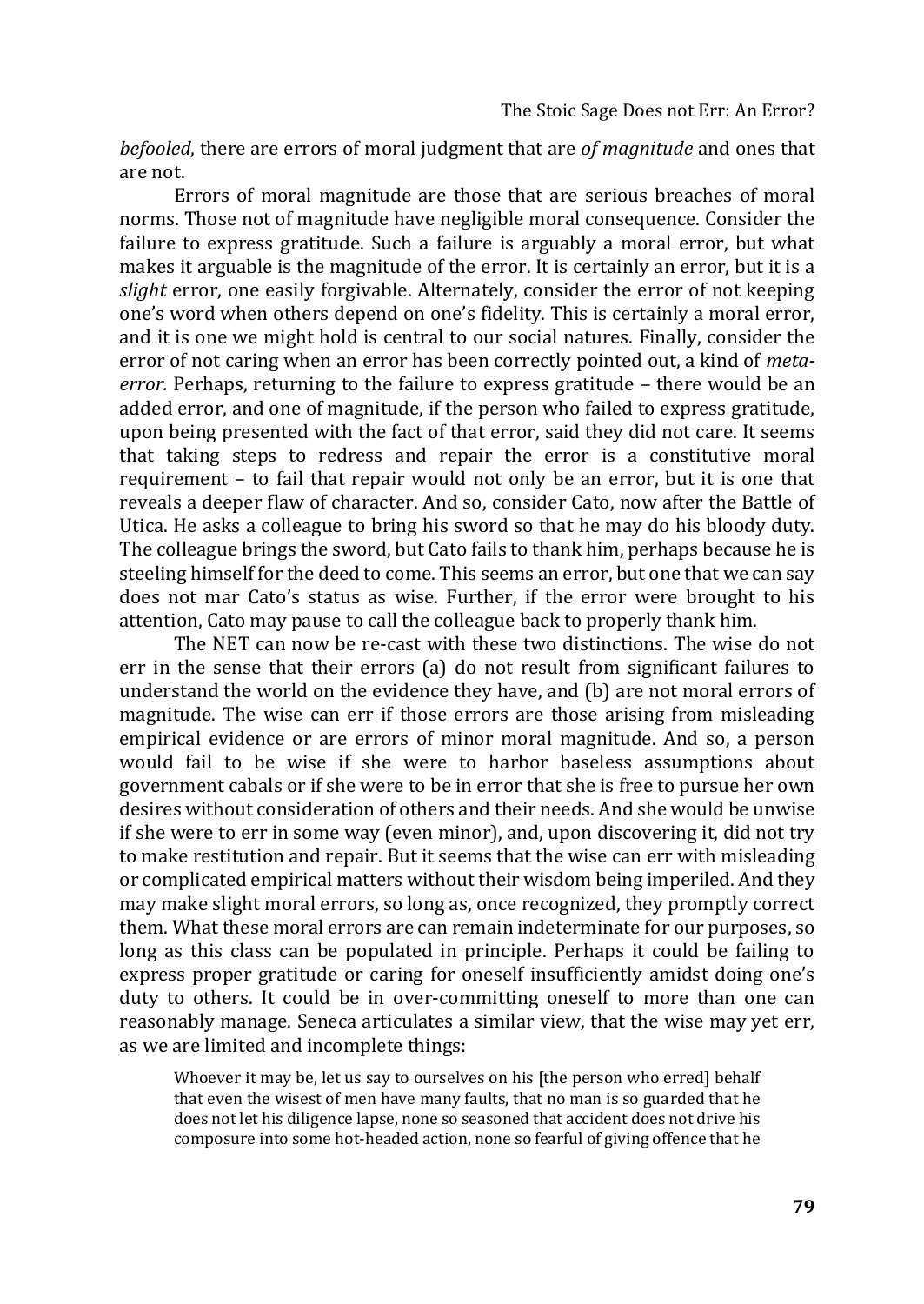does not stumble into it while seeking to avoid it [...]. If the wisest do wrong, whose sin will not have good excuse? (*De Ira* 3. 24.4-25.2)

The reasoning is for the sake of forgiving errors in those who are not wise, but Seneca's premise is that the wisest err, too. These errors do not make it so that they are not wise, but this is precisely because they work to mitigate them. Sometimes these errors even arise from virtues. But since the wise err, so Seneca reasons, we should be more forgiving. And, for our purposes, the important lesson is that *the wise do err.*

## **6. Yes and No**

I have argued that the NET was an error, but, properly qualified, it is not an error. Stoic wisdom and virtue are predicated on cognitive success, so cognitive failure threatens those goals. However, the means to that success admit of significant skeptical challenge. Consequently, the virtue and wisdom it makes possible is put in jeopardy. I've argued here that with concepts from Stoic ethics (those of *preferred indifferents* and *progressors*) and a modification of the Equal Errors thesis, the No Errors thesis can be qualified to keep to its original spirit. The wise person does not err in ways that either arise from significant distortions of what her evidence supports or is an error of moral magnitude. So long as the domain of relevant errors is restricted, the No Errors thesis can be revised to keep with the aspiration that motivated it.

The No Errors thesis, if unqualified, is an error. If qualified, it is not an error. So is the No Errors thesis an error? Given this arrangement of points, the answer is: Yes and No. The appeal of the qualified version is that it is amenable to the notion of intellectual progress, as one may enact one's wisdom in making corrections. So there is a sense that progressors, too, exhibit a kind of wisdom so long as it is directed at the ideal of becoming completely wise. Sphaerus's false belief is corrected in the process, and Cato's (hypothetical) failure of gratitude is corrected as he comes to be aware of it – part of (progressor's) wisdom is making corrections. But this point with the qualified version of the No Errors thesis concedes that *errors, when made explicit, are not tolerable by the wise.* These errors must be corrected – though we may forgive them for their errors, they must correct them and eliminate them. Even a qualified NET seems to put us on an aspirationalist path behind the unqualified NET. In making the corrections they do, our exemplars of wisdom must see themselves as incompletely wise – even if their errors are small and correctable.<sup>7</sup> They must see their errors as errors of the

<sup>7</sup> It is for this reason that René Brouwer (2014) holds that it is likely the case that there were Stoic sages, but they did not see themselves as sages. Socrates is exemplary, as he held himself to be ignorant, and disavowed wisdom. The insight here may license a stronger thesis, that the wise, on the view here, may *never* see themselves as wise. Brian Johnson's (2014) case is that it is best, in light of these difficulties, to focus on progressors, since it seems that it's *our* only option, but maybe even sages must take this perspective, too.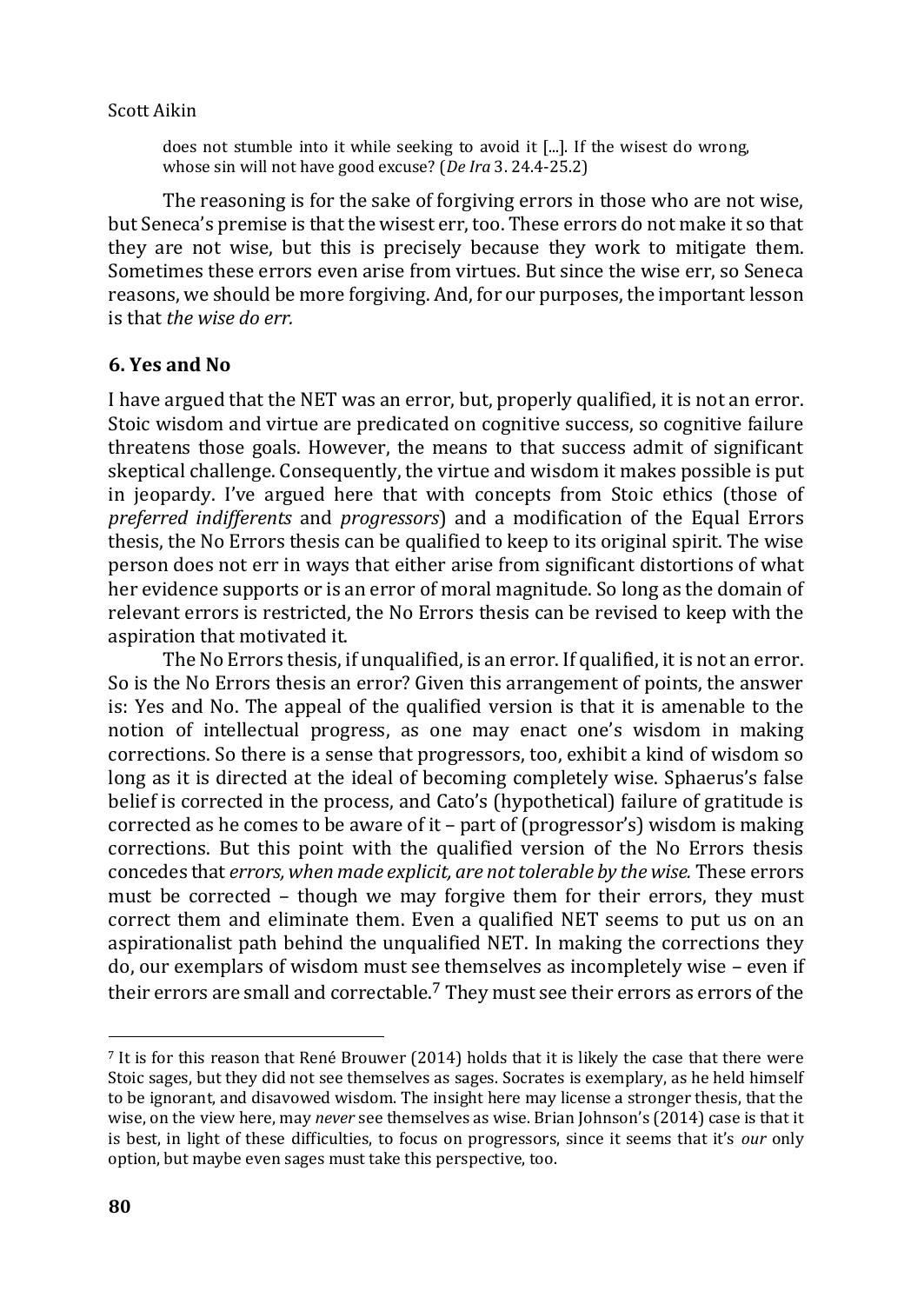sort that must be corrected, and they resolve not to be fooled again in the future. Sphaerus will think twice about fruit offered by Ptolemy, and Cato will guard himself against failing to acknowledge help. Seen from this perspective *internal to the practitioner of Stoicism*, the qualified NET is simply doubletalk. What else is a failure to achieve what one is supposed to achieve and that stands in need of correction but an error? Qualifying the No Errors thesis, in the end, makes it no longer the *No Errors* thesis.

The No Errors thesis, as I see it, is one of many Stoic Paradoxa. It is a stark and uncompromising principle of a stark and uncompromising system. There are means of making it less stark and more compromising, but these qualifications require broader internal revision of the Stoic system. And even then, it seems the unqualified view must still be an organizing commitment of those practicing it. By my estimate, the No Errors thesis is an error if and only if Stoicism itself is an error. Whether the uncompromising, unqualified principle and the philosophy it animates or its compromising and qualified counterpart is more appealing may ultimately depend on whether the latter remains recognizable as Stoicism.

## **References**

- Aikin, Scott. 2017. "Seneca on Surpassing God." *Journal of the American Philosophical Association* 3: 22-31.
- ———. 2020a. "Methodological and Valuational Priority in Epictetus's *Enchiridion*  52." *History of Philosophy and Logical Analysis* 23: 123-142.
- ———. 2020b. "Skeptical Responses to Stoics and Epicureans on the Criterion." In *The Routledge Handbook of Hellenistic Philosophy,* edited by Kelly Arenson, 198-209*.* New York: Routledge.
- Becker, Lawrence. 1998. *A New Stoicism.* Princeton: Princeton University Press.
- Brennan, Tad. 2005. *The Stoic Life: Emotions, Duties, and Fate.* Oxford: Oxford University Press.
- Brower, René. 2014. *The Stoic Sage: The Early Stoics on Wisdom, Sagehood and Socrates.* Cambridge: Cambridge University Press.
- Frede, Michael. 1983. "Stoics and Skeptics on Clear and Distinct Impressions." In *The Skeptical Tradition*, edited by Myles Burnyeat, 65-93. Berkeley: University of California Press.
- Hankinson, R. J. 2003. "Stoic Epistemology." In *The Cambridge Companion to the Stoics,* edited by Brad Inwood, 59-18*.* Cambridge: Cambridge University Press.
- Hensley, Ian. 2020. "Stoic Epistemology." In *The Routledge Handbook of Hellenistic Philosophy,* edited by Kelly Arenson, 137-164*.* New York: Routledge.
- Holowchak, M. Andrew. 2008. *The Stoics: A Guide for the Perplexed.* London: Continuum.
- Irvine, William B. 2019. *The Stoic Challenge: A Philosopher's Guide to Becoming Tougher, Calmer, and More Resilient.* New York: W. W. Norton & Co.